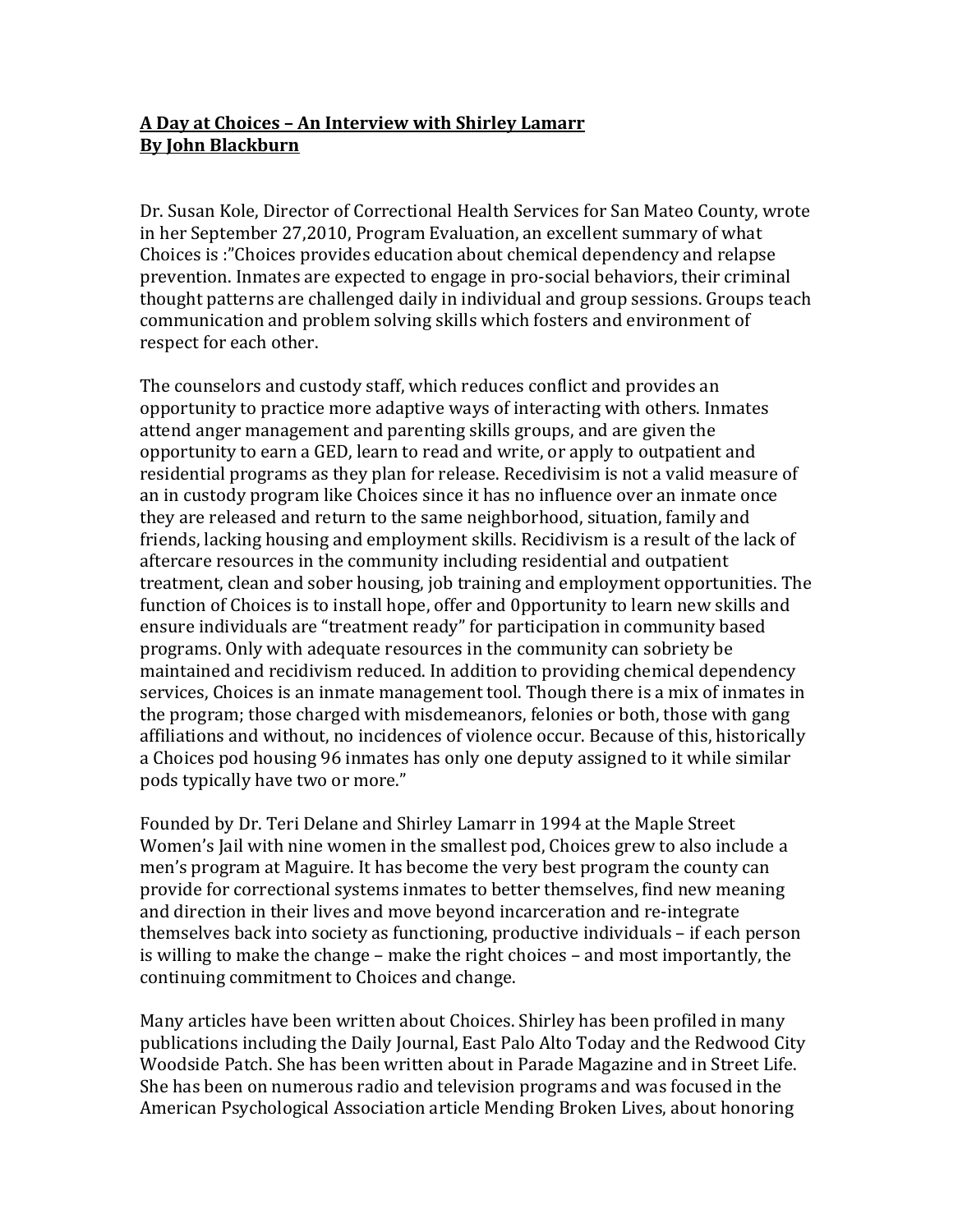Delancey Street co-founder Mimi Silbert for her tireless work in helping people turn their lives of crime and sadness to lives of productivity and health. Shirley best tells her own life story.

Before Delancey Street, I spent 20 years with violence, drugs, and prostitution. I was homeless on the streets and in and out of iail. While I knew my father, he was absent from our lives. My mother, rest her soul, was a mental and physical wreck and an alcoholic who lived on welfare all of her life. She taught me the life on the streets early. I was repeatedly beaten and sexually abused, not only as a child by people my mother brought into the home, but later by pimps and people on the streets where I lived. Horrifically, I taught my children to follow in my footsteps as fourth generation drug addicts, prostitutes and criminals. I came to Delancey Street as an alternative to a fifteen-year prison sentence. I had enormous guilt and vengeful anger. I had no skills, no education, and no hope. I stayed at Delancey Street five years where I lost a grandson to the streets, murdered in gang activity, but slowly gained back my children and grandchildren. I obtained a high school equivalency and a diploma from vocational college, computer and secretarial skills, sales skills, and an incredible ability to love and help others. After I graduated from DSF, my husband (also a Delancey Street graduate) and I worked to turn around the lives of our children and grandchildren and recently proudly watched a granddaughter spurn prostitution, the streets, drugs, and crime and become the first in the family to graduate high school and go to college. I ran a Safe and Sober Living Home for formerly homeless people with mental health and drug problems. I developed and currently run a county jail program for substance abusers, that is modeled after Delancey Street. I have a thriving career, a full and happy family with children and grandchildren and still volunteer with troubled folks. Mostly, I have and instill in others a sense of belief and goodness and hope.

## **SHIRLEY AND CHOICES**

Shirley was at the end of her rope in life and in March, 1989, she enrolled in and spent five years at Delancey Street. " I wanted to break that cycle." Two months before she started, Delancey Street co-founder John Maher died. She graduated from the program on April Fools' Day in 1994.

She owes her life and the choices she has made to her time spent at Delancey Street. She also owes a debt of gratitude to Delancey Street co-founder and current direction Mimi Silbert, who not only encouraged her but pushed her out in front of the program as the poster child for Delancey Street. Mimi gave her the strength and confidence needed for her work in Choices and the community at large. "I was blessed and groomed by Mimi." Spending two and half years working with Mimi in her office gave Shirley the experience she needed to go out and change the world, one step at a time.

When she graduated, she and her husband, Bernard – he worked driving a truck at the Delancey Street moving company – ran the Ridge Hotel on  $14<sup>th</sup>$  Street in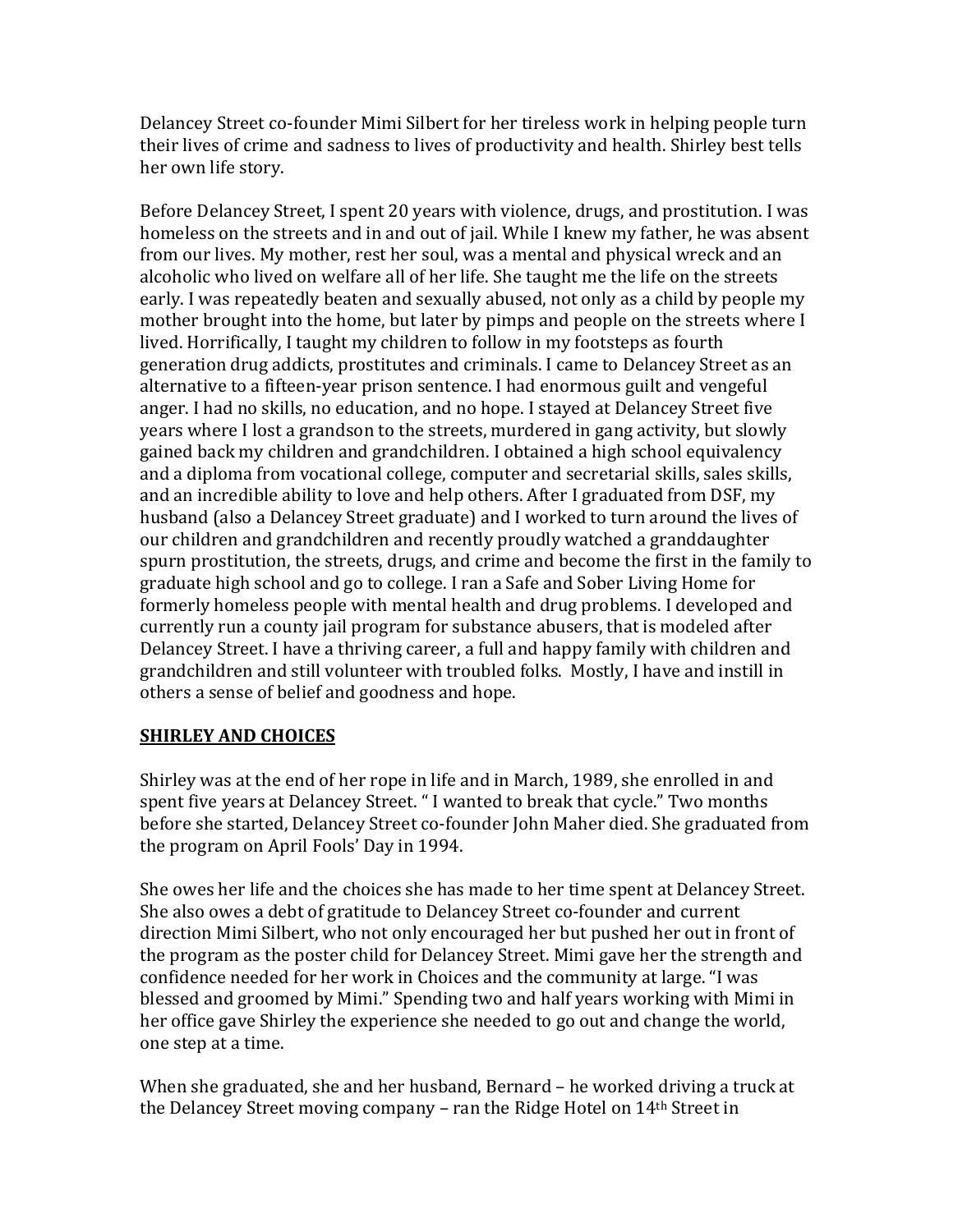downtown Oakland. The clean and sober living facility was based on what Shirley had learned at Delancey Street. "Sober living was the focus, and recovery was the goal." Her plan was to ultimately get her Class A truck driving license and join her husband in opening a trucking business. But fate had a different plan for Shirley.

While Shirley was at the Ridge Hotel, Dr. Teri Delane started her internship in psychology at the Maquire Correctional Facility. Teri entered Delancey Street at the age of 17 as a prostitute, drug addict and drop out. While at Delancey Street, she earned her bachelor's degree, two master's degrees and a Ph.D. in clinical psychology. 

In 1994, Teri wanted to develop a women's program in the jail. "It's because of Teri that I am here today." The Case Program, based on the AA 12-step model and for men only, had begun in 1997 at Maguire. There was no active men's program like Choices and one was needed. Teri had the professional background and along with Shirley and Viola Smith, another Delancey Street graduate, they talked with a true visionary, then. Sherriff Don Horsley. "He could see it." Sherriff Horsley along with others, including Rose Jacobs Gibson, was extremely supportive of the idea. The Case Program was shut down. Sherriff Horsley approached Teri and asked her what she needed to make it happen and Choices for men was born.

The blowback came quickly about ex-addicts and women, both strong willed and very loud and forthright, coming into and working at the men's jail and causing everything to fall apart. "Everyone was scared of the chaos they thought we would bring." In 21 years, we have proven them all very very wrong!" During that time, there has never been a fight in Choices and no drugs or weapons have ever been found. University studies have recently shown that the best treatment model is a therapeutic community within an institutional setting like Choices.

Teri trained Shirley while working together at Choices. In 2007, Teri left to follow her dream of running the Life Learning Academy, a charter high school on Treasure Island she opened in 1998. She wanted to continue her commitment to adolescents on the Delancey Street core principles and values. Shirley took over as Director of Choices. 

In 2007, there was a seven and half page waiting list of inmates wanting to get into Choices and Sherriff Horsley wanted Choices to expand from one pod to two and the second pod filled in less than two weeks. Six East and West operated until last year, when Six West was taken for P.C.s and gang drop-outs.

In 2009, Shirley went on to open Mz. Shirliz Transitional House, a transitional sober living center to keep continuing education going beyond Choices. Now called The Centre, it is located in Redwood City and is a one-stop place where former inmates and recovering addicts can continue to turn their lives around with a stable living environment and house rules including equal participation, job searches and schooling. Everyone at The Centre has a purpose. The Centre offers catering,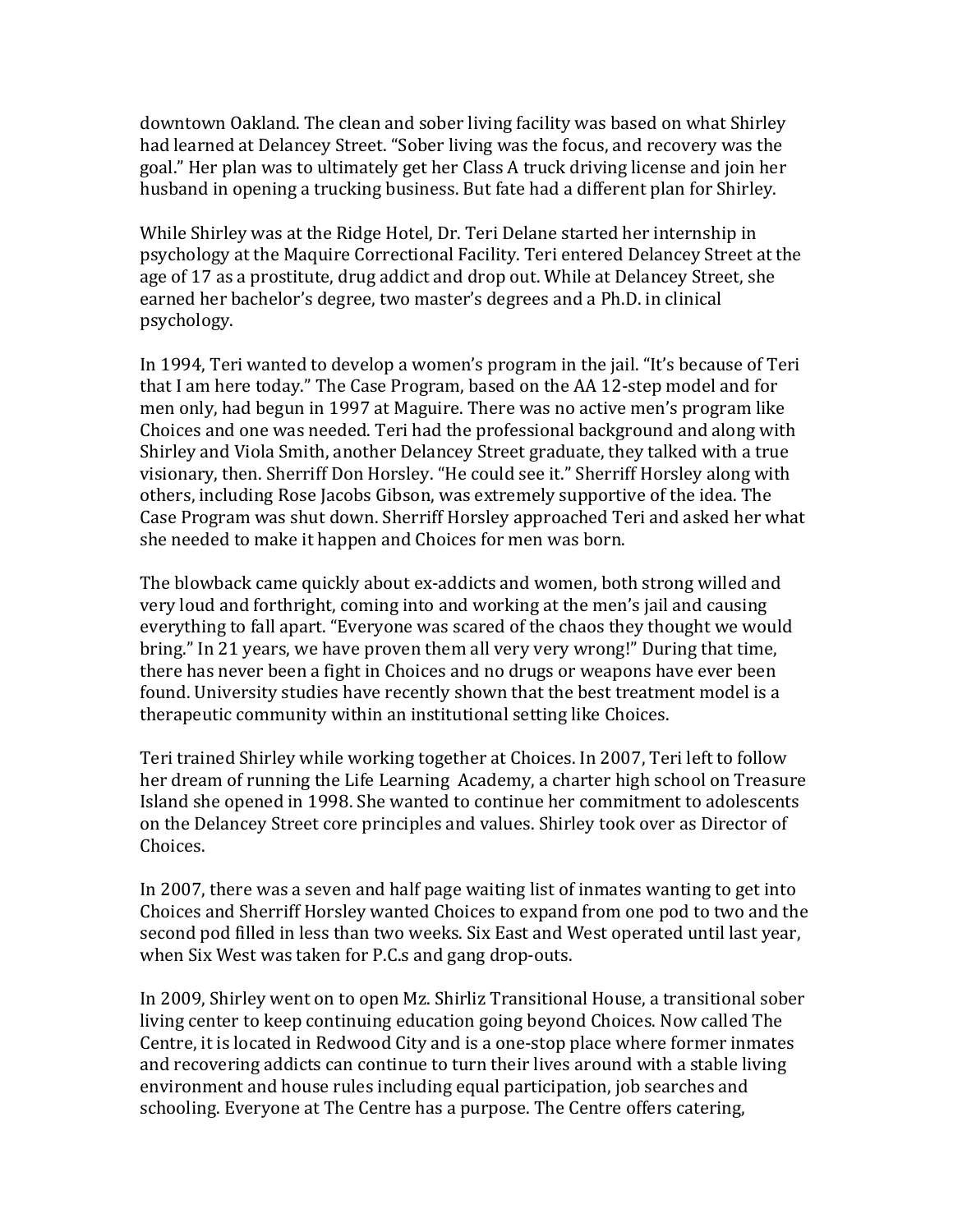landscaping and other services to bring in money for the program and keep the residents busy and useful to the community.

## **CHOICES – HOW TO GET IN AND HOW IT WORKS**

Choices is not a referral-based program. The individual inmate must ask for an application form from any deputy who is required to give the inmate the form. The only inmates who are not considered for Choices are child molesters, arsonists, predators, and those currently taking any legal narcotic substances. (like methadone). 

The application is forwarded to Choices and each is reviewed and approved or disapproved. Disapproval can also involve bad behavior in jail and gang banging. The applications keep pouring into Choices, anywhere from 10-20 per day. Some are re-applications by inmates who were rejected or have nothing to do and re-apply.

If the application is approved, a staff member interviews the inmate and the matter goes to Classification. "We work hand-in-hand." If classification approves, four to five inmates are sent at a time, space permitting. Each inmate must go through a one hour orientation and is assigned a mentor – another inmate, peer-to-peer – and a counselor. 

Delancey Street did not take those with mental illness or those in NA or AA. "We do" The goal is to provide wrap-around services to inmates in the program.

In this program, "We do not lie, cheat or steal." It is all about learning to own your life and take personal responsibility for the choices you make and the action you take. The only pre-requisite for entering Choices is the desire to leave the program and continue on after release into other programs like continuing education, counseling or mental health support programs. It is the hope of program personnel that once an inmate either is released from the *iailor* or transferred to another correctional facility, the in mate will continue working on changing their attitude, life and the choices they make.

## A VISIT TO THE POD – A DAY IN CHOICES

In was an experience unmatched by any program I have ever visited to have the opportunity to spend a day at Choices with Shirley and her staff of dedicated professionals. "Every day is a challenge." The inmates all have individual behavioral issues and every one of them has to monitered as to how they are getting along with each other. In the first two or three years of Choices, there were five men who were "three strikes" eligible and going to state prison. Even though they knew that is where they were going, "They set the heartbeat of this program." That beat continues today.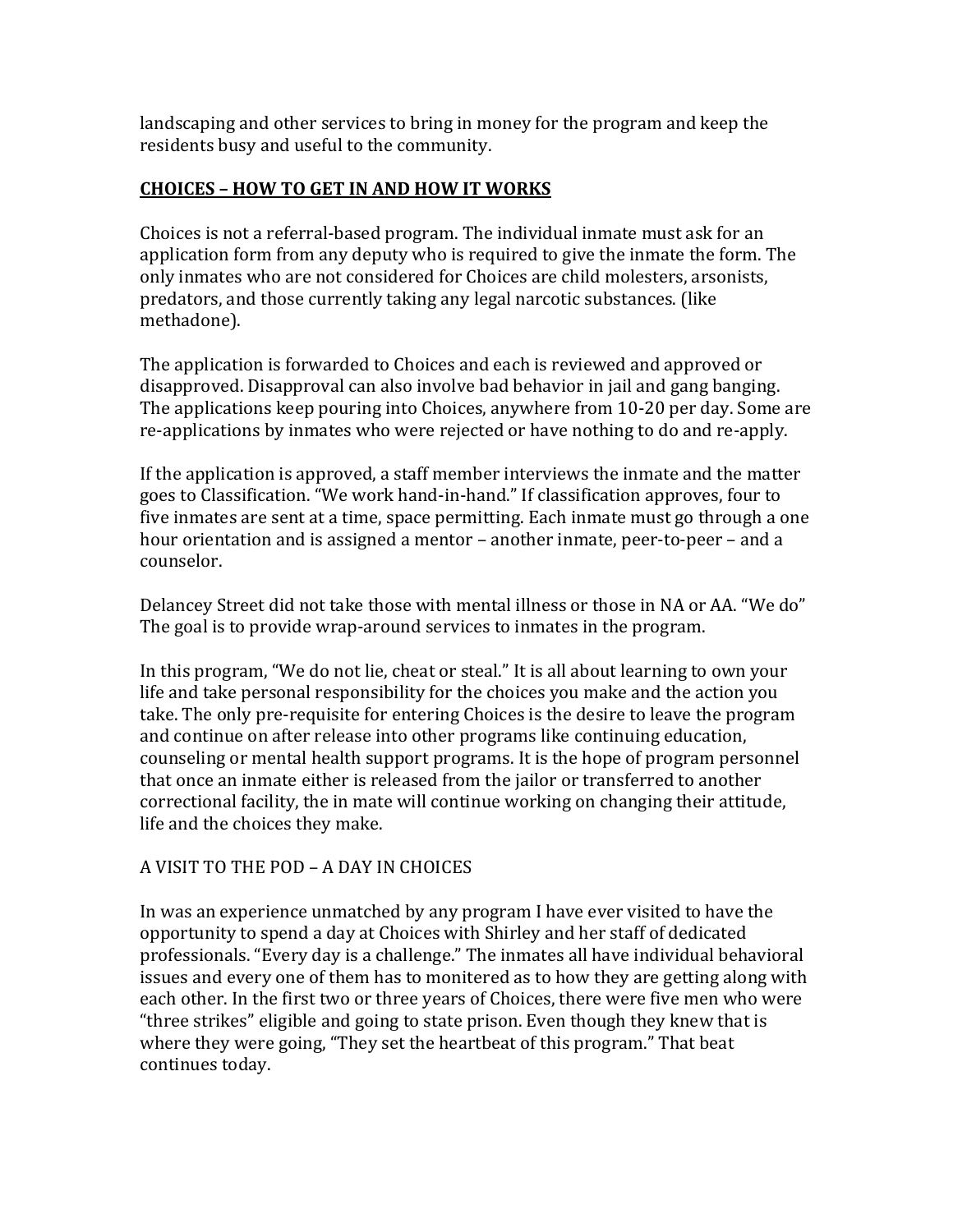"People on the 'outside' think all we do is counseling" "What we do is not onedimensional." "Everything that is done is multi-dimensional." "Each person gets individualized treatment." "There are a lot of overlaps."

Inmates live in a toilet with another man  $-$  that really puts the entire jail experience in perspective. And, they sleep on a morgue slab with a jail mattress made especially for jail use. The only privacy the inmate is allowed to have is to put a piece of cardboard over the window in their cell door when they use the toilet.

Everyone wears an identification wristband – red for someone who has been in prison and yellow for first offenders who have not been to prison yet. Clothing colors are red for gang, P.C. and mental health, and orange for general population. Inmates are in a living environment unlike that the other pods. There is furniture in the central area, couches draped with handmade quilts and covered with stuffed animals made by the women at the women's jail, artwork adorning the walls made by inmates in the program encircling the center pod areas, and work tables and computers. The deputies that are assigned to the Choices pod love their assignment.

Classes are held in a classroom style setting, usually 12 or more students per class. Eveyr day has a curriculum schedule  $-$  one for the women's program and one for the men's program. A typical weekday during the week at Choices for men involves  $(0600 - 0700)$  count and inspection,  $(0800 - 0815)$  a morning meeting,  $(0815 - 0845)$ a seminar on current events, concepts, speaking, history or training, (0930-1030) assigned projects in the day room and group meetings in classrooms run by Chris and Mike, including resume class, poetry and tutor training, GED and study time, domestic violence and parenting, gang prevention and spirituality, (1100-1200) Project Read and GED study, GED testing and mentee/mentor meetings, (noon to 1300) black out time, (1300-1430) social networking classes, ESL, critical thinking, and HIV counseling, (1300-1600) assigned projects in the day room, classes including breaking barriers, domestic violence, early recovery and WRAP, (1430-1600) Unlock your Thinking class, shower/plug-in and GED testing, (1600-1645) aerobic exercise, Spanish / English class and recreation,  $(1700-1900)$  black out and count and inspection, (1700-2100) Isam's real talk seminar and change group (T,W,TH). On Sunday, there are religious services and everyone does AA from 1900-2000 hours.

Group meetings are held in a circle in one of the classrooms. "Life is a circle." The energy manifests better when everyone is in a circle." Here differences and grievances are talked out with openness and direct honesty. It is the process that works and the program continues to grow, "Because it is the right thing to do." Choices is the only program that addresses the "whole" person. You don't just deal with anger issues with anger management, you also address all of the other facets of the person's life that are causing them problems – like stealing to support their habit of choice, or addiction, or lack of education and communication skills.